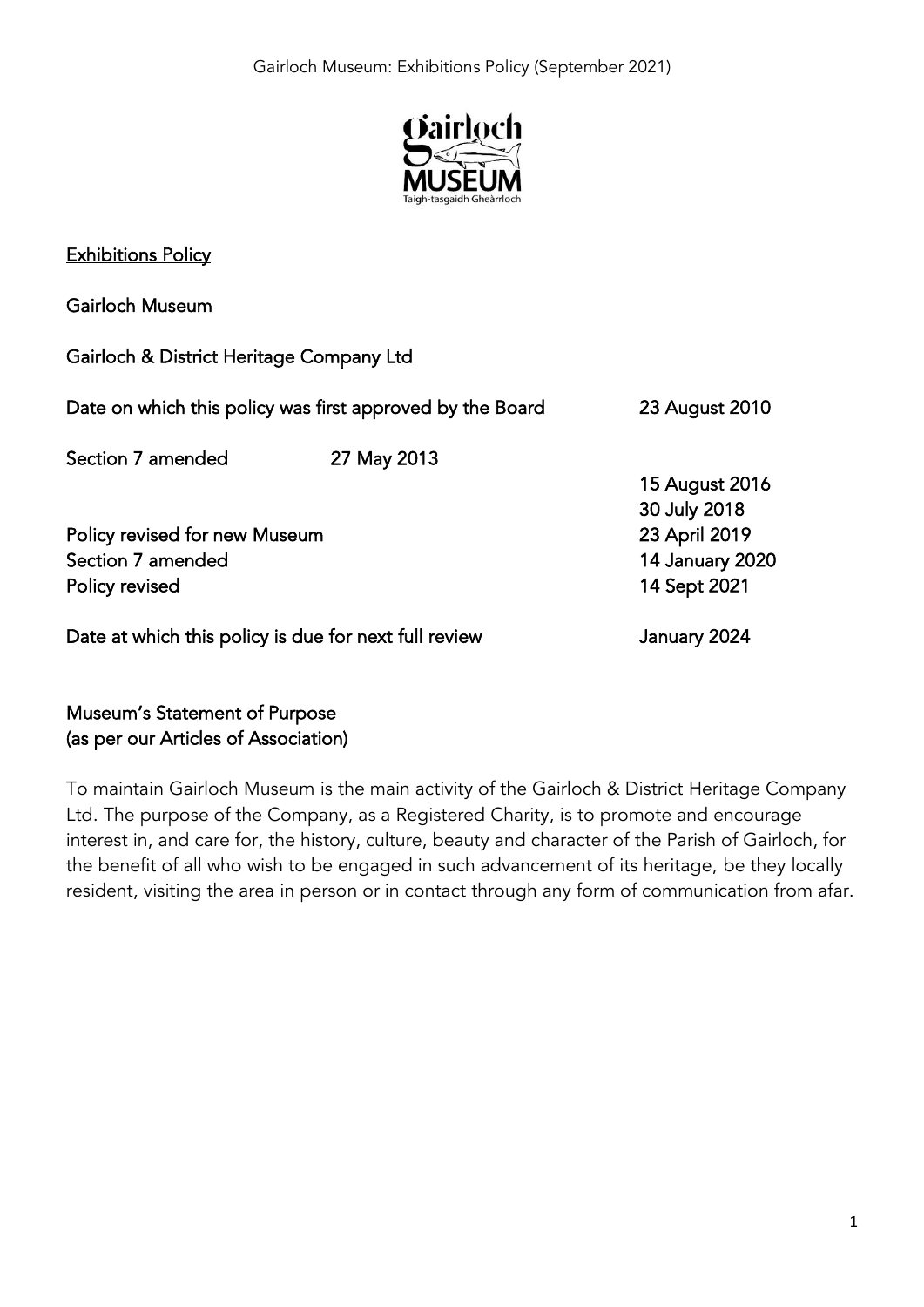### 1. Policy overview

The purpose of this policy is to provide a clear summary of the Museum's exhibition and displays activities. It provides information about our exhibition and display venues, our exhibitions programme and the aims that guide this programme. The criteria by which the exhibitions programme is decided, and the way in which individual exhibitions and displays are selected are outlined.

All implementations of this policy should conform to the professional guidelines stated in the Code of Ethics for Museums, which the Museum is committed to upholding.

## 2. Objectives

The Museum's exhibitions programme plays an important role in achieving a number of its objectives as follows:

- a) To provide an opportunity for the display of material relevant to the cultural heritage of the local area.
- b) To create opportunities for artists and makers to display their work.
- c) To provide members of the public with inspiration, learning and enjoyment through culture.
- d) To offer a varied programme of diverse subject matter, with the aim of encouraging repeat visits and extending and broadening the Museum's audience.
- e) To use exhibitions as an opportunity to address topics of interest and relevance complementing the Museum's permanent displays.
- f) To allow the Museum to experiment with innovative forms of display and interpretation
- g) To involve and support interested bodies within the local community, with the aim of forming and maintaining strong future connections.
- h) To provide a venue to enable local groups and individuals to display their art, craft, research or other materials sympathetic to the Museum's purpose and objectives.
- i) To strengthen and enhance the Museum's public profile within the local community.

Although exhibitions should be considered as a welcome opportunity to generate income for the Museum, through sales of artwork or similar activities, such outcomes should always be considered as secondary to those outlined above.

#### 3. The Exhibitions Programme

The Museum's annual exhibitions programme is organised using the following guidelines: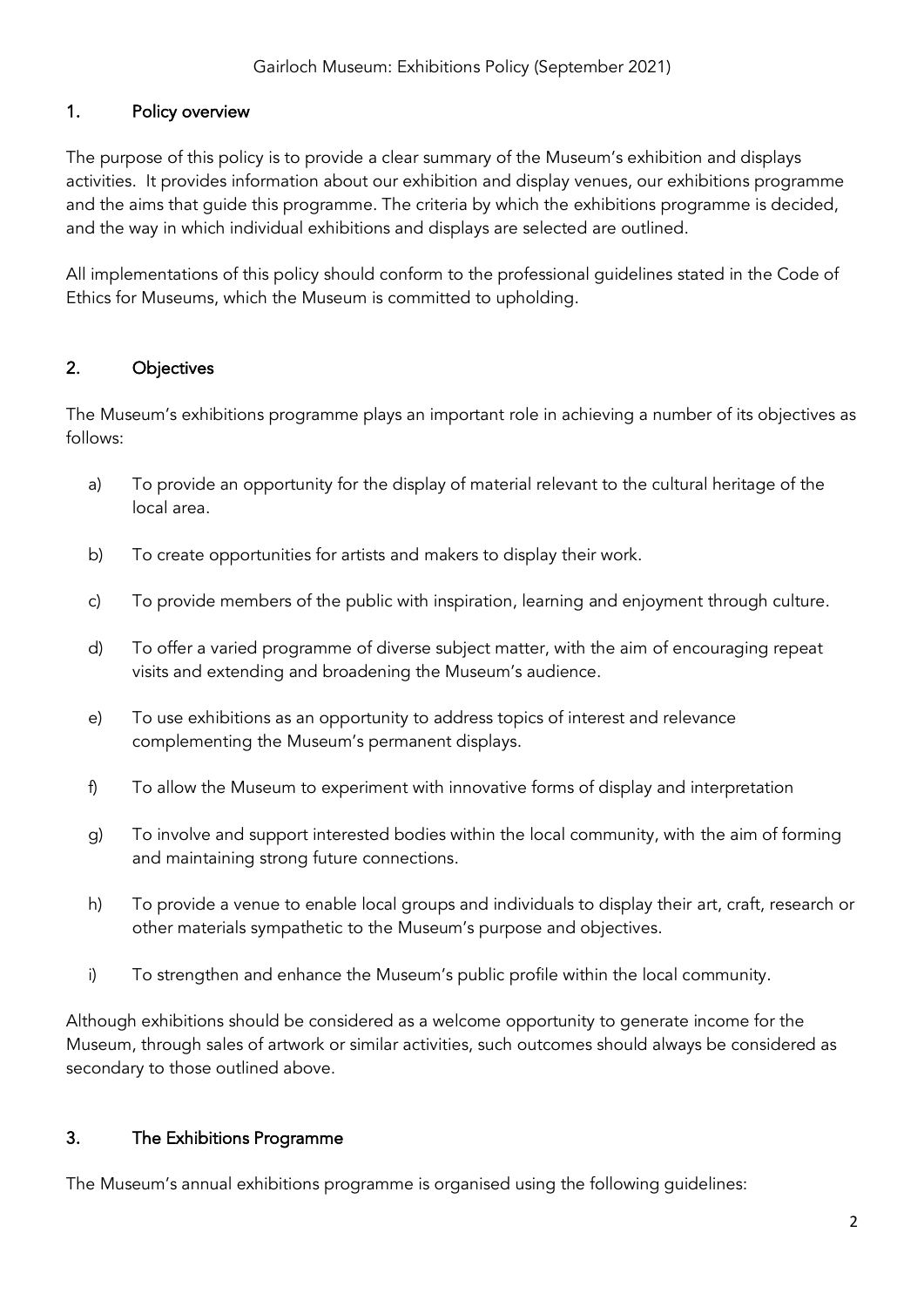- a) The annual exhibitions programme will usually consist of six to ten exhibitions each year.
- b) As far as is possible, the programme will be determined 12 months in advance.
- c) Confirmed Exhibitors will receive confirmation of dates once finalised, and will be expected to familiarise themselves with the Guidelines for Exhibitors which is posted on the Museum website: [www.gairlochmuseum.org](http://www.gairlochmuseum.org/)

#### 4. Exhibition Spaces

The Museum has two galleries dedicated to temporary exhibitions. The First Floor Gallery is usually reserved for exhibitions of art work, while the larger Ground Floor Gallery usually accommodates in house or touring Exhibitions. Standard Museum admission charges apply to visit the First Floor Gallery, but the Ground Floor Gallery can be visited without paying the admission fee. An illustrated description of both Galleries is provided in the Guidelines for Exhibitors.

### 5. Exhibition Selection Criteria

The Exhibition and Displays programme is designed to achieve a balanced programme both creatively and economically, and with consideration of the increasing diversity of the Museum's audiences. The programme is developed in accordance with the Museum's high standards of governance to ensure the selection process is transparent.

Individuals and groups are invited to submit exhibition proposals. The Exhibitions Planning Group will meet at least quarterly to assess applications based on exhibition proposals and electronic images of work submitted by interested parties. Acceptance of a proposed temporary exhibition will be determined by the Exhibitions Planning Group. The group aims to inform potential exhibitors of the acceptance of their exhibition proposal 12 months in advance of the proposed exhibition date.

Proposed exhibitions will be judged for suitability on the following unweighted criteria:

- a) Relevance to the Museum's aims and objectives.
- b) Financial implications for the Museum.
- c) Practical implications.
- d) Quality of work.
- e) Audience appeal.